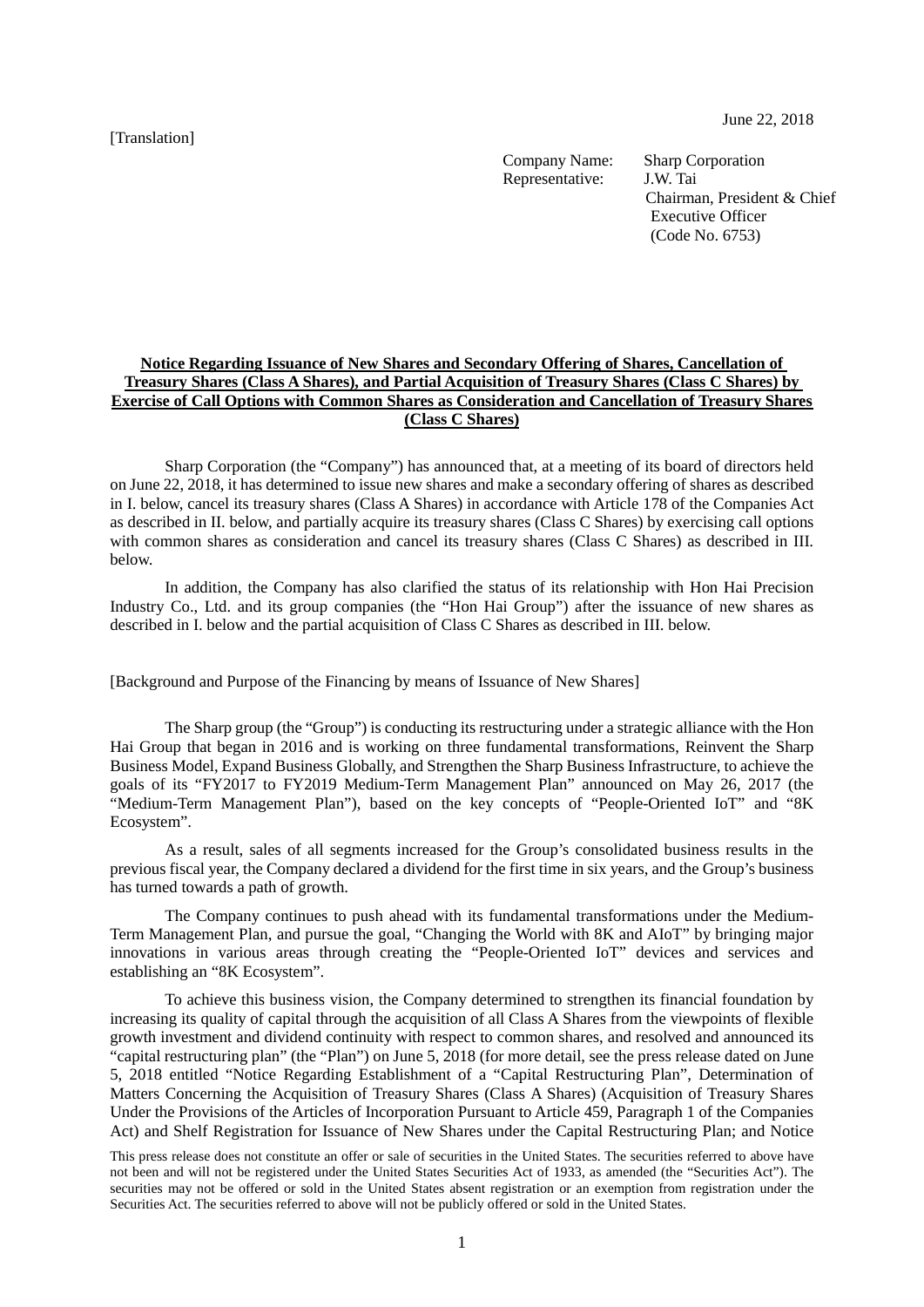Regarding Policy for the Acquisition of Class C Shares by Exercise of Call Options with Common Shares as Consideration").

The Company believes that the implementation of the Plan will enable the Company to equip itself to make disciplined growth investments by strengthening its financial foundation, establish a foundation to implement flexible shareholder returns, and lead to medium- to long-term growth of the Group's profit and eventually improve the value of its common shares.

Therefore, the Company determined to conduct the issuance of new shares by way of public offering, the accompanying secondary offering of the Company's shares (secondary offering by way of over-allotment), and the issuance of new shares by way of third-party allotment.

The proceeds from the offerings are planned to be appropriated as funds for the acquisition of the Class A Shares under the Plan, and funds for research and development towards the establishment of the 8K Ecosystem and expansion of the AIoT Business in line with the business model of the "8K Ecosystem" and "People-Oriented IoT", and if there are any remaining funds, such remaining funds are planned to be appropriated as the funds for the redemption of unsecured bonds, for which the redemption is scheduled to be March 19, 2019 and September 13, 2019. For more detail on the use of proceeds, see "<Reference> 3. Use of Proceeds (1) Use of Proceeds from Current Fund Raising" below.

\* "AIoT" is a term that combines AI (artificial intelligence) and IoT (internet of things) and is a registered trademark of the Company.

This press release does not constitute an offer or sale of securities in the United States. The securities referred to above have not been and will not be registered under the United States Securities Act of 1933, as amended (the "Securities Act"). The securities may not be offered or sold in the United States absent registration or an exemption from registration under the Securities Act. The securities referred to above will not be publicly offered or sold in the United States.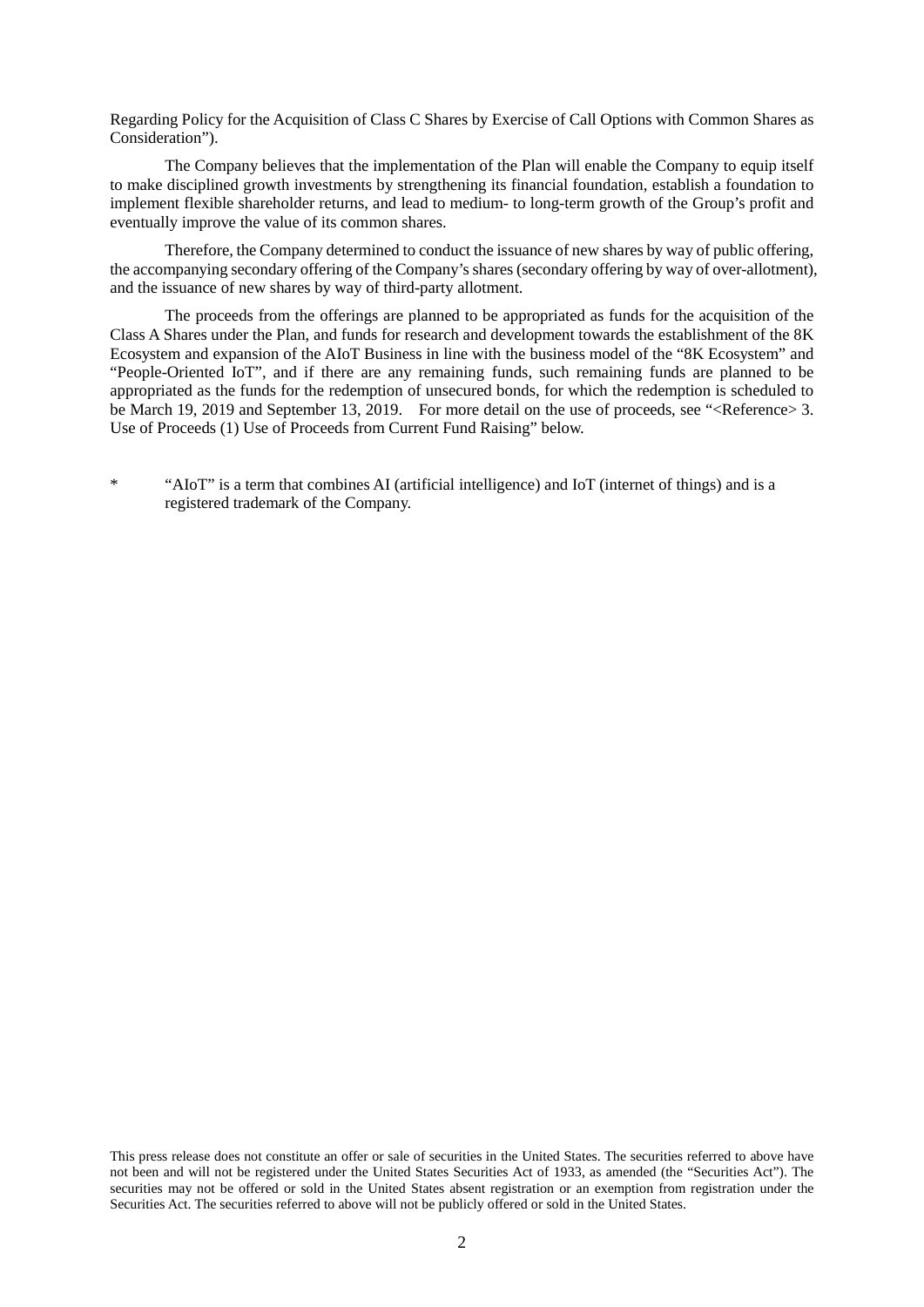- I. Issuance of New Shares and Secondary Offering of Shares
- 1. Issuance of New Shares by way of Public Offering

|     | (1) Class and Number of<br>Shares to be Offered             | 78,375,000 shares of common stock of the Company, being the<br>aggregate of (i) through (iii) described below:                                                                                                                                                                                                                                                                                                                                                                                                                     |  |  |
|-----|-------------------------------------------------------------|------------------------------------------------------------------------------------------------------------------------------------------------------------------------------------------------------------------------------------------------------------------------------------------------------------------------------------------------------------------------------------------------------------------------------------------------------------------------------------------------------------------------------------|--|--|
|     |                                                             | (i)<br>52,500,000 shares of common stock of the Company, issued for<br>purchase by the Japanese Joint Lead Managers in the Japanese<br>Public Offering, described in (4)(i) below;                                                                                                                                                                                                                                                                                                                                                 |  |  |
|     |                                                             | (ii)<br>22,500,000 shares of common stock of the Company, issued for<br>purchase by the International Managers in the International<br>Offering, described in (4)(ii) below; and                                                                                                                                                                                                                                                                                                                                                   |  |  |
|     |                                                             | (iii)<br>A maximum of 3,375,000 shares of common stock of the<br>Company, additionally issued for purchase by the International<br>Managers in the International Offering upon exercise of the<br>option, described in (4)(ii) below.                                                                                                                                                                                                                                                                                              |  |  |
| (2) | Method of<br>Determination of<br>Amount to be Paid In       | The amount to be paid in will be determined on a day in the period<br>from July 9, 2018 (Mon.) to July 11, 2018 (Wed.) (such date, the<br>"Pricing Date") in accordance with the method set forth in Article 25 of<br>the Regulations Concerning Underwriting of Securities, etc.<br>promulgated by the Japan Securities Dealers Association.                                                                                                                                                                                      |  |  |
| (3) | Amount of Capital and<br>Capital Reserve to be<br>Increased | The amount of capital to be increased is half of the maximum increase<br>amount of capital, as calculated in accordance with the provisions of<br>Article 14, Paragraph 1 of the Rules of Account Settlement of<br>Corporations, with any fraction less than one yen resulting from the<br>calculation being rounded up to the nearest one yen. The amount of<br>capital reserve to be increased is the amount obtained by subtracting<br>the amount of capital to be increased from the maximum amount of<br>increase of capital. |  |  |
| (4) | Method of Offering                                          | The Japanese offering and the international offering will be made<br>simultaneously.                                                                                                                                                                                                                                                                                                                                                                                                                                               |  |  |
|     |                                                             | Japanese Public Offering:<br>(i)                                                                                                                                                                                                                                                                                                                                                                                                                                                                                                   |  |  |
|     |                                                             | The offering to be made in Japan (the "Japanese Public<br>Offering") will be a public offering, and the Japanese Joint Lead<br>Managers shall underwrite and purchase all of the shares offered<br>in the Japanese Public Offering.                                                                                                                                                                                                                                                                                                |  |  |
|     |                                                             | (ii)<br>International Offering:                                                                                                                                                                                                                                                                                                                                                                                                                                                                                                    |  |  |
|     |                                                             | The offering to be made outside of Japan will be an offering in<br>overseas market mainly in the United States, Europe and Asia<br>(with the offering in the United States restricted to sales to<br>"qualified institutional buyers" as defined under Rule 144A of<br>the United States Securities Act of 1933) (the "International<br>Offering"), and the aggregate number of shares shall be<br>severally and not jointly purchased by certain international                                                                    |  |  |

managers (the "International Managers"), acting as the international joint lead managers. The Company shall also

This press release does not constitute an offer or sale of securities in the United States. The securities referred to above have not been and will not be registered under the United States Securities Act of 1933, as amended (the "Securities Act"). The securities may not be offered or sold in the United States absent registration or an exemption from registration under the Securities Act. The securities referred to above will not be publicly offered or sold in the United States.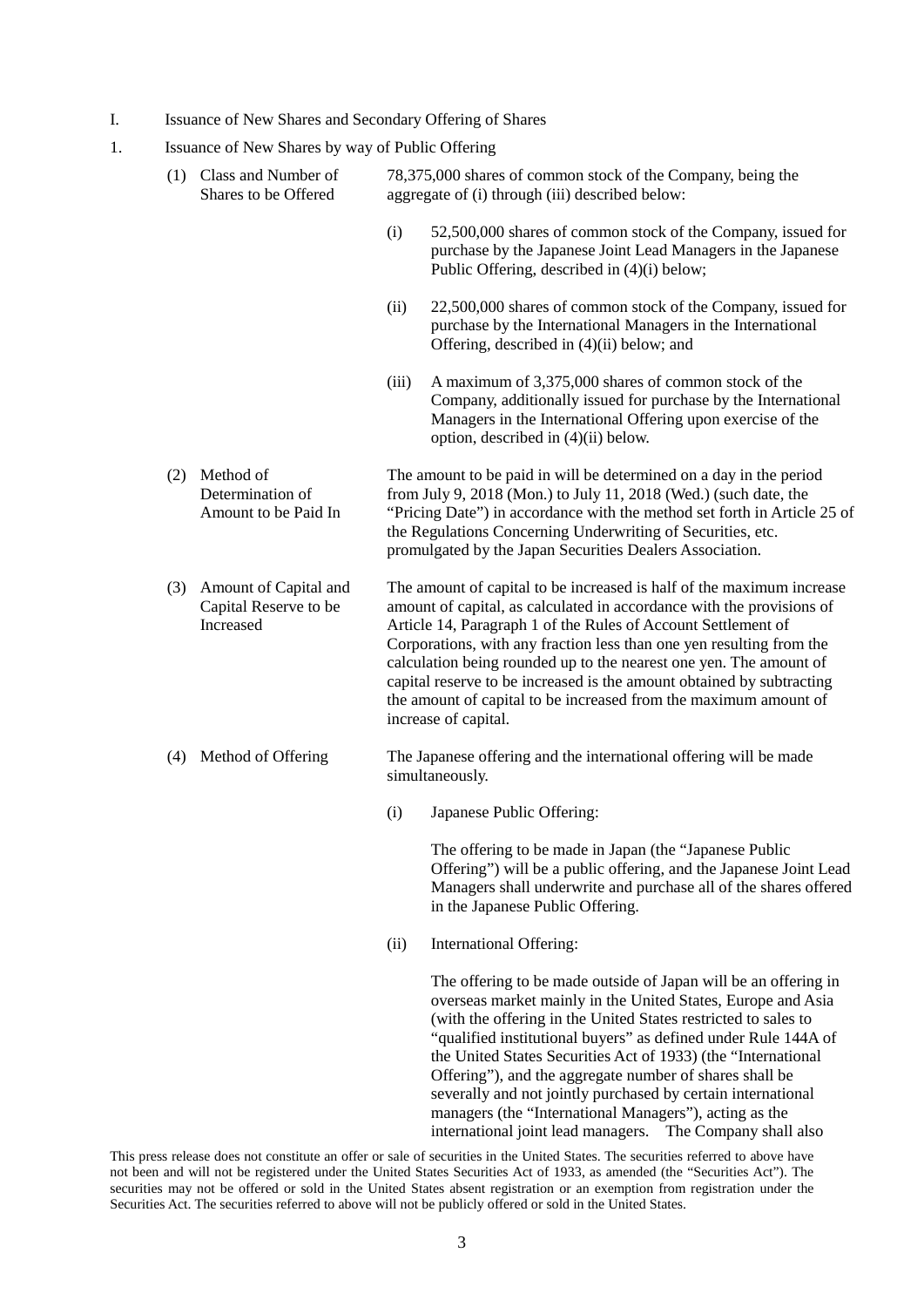grant the International Managers the option to purchase additional issued shares of common stock of the Company, as described in (1)(iii) above.

With regard to the number of shares to be offered in (i) and (ii) above, the number of shares to be offered is planned to be 52,500,000 shares in the Japanese Public Offering and 25,875,000 shares in the International Offering (the International Managers will purchase 22,500,000 shares initially and 3,375,000 additional shares upon exercise of the option described in (1)(iii) above granted to the International Managers). However, the final breakdown will be determined on the Pricing Date by taking into account market demand and other conditions. The issue price (the offer price) with regard to each of (i) and (ii) above will be determined on the Pricing Date in accordance with the method set forth in Article 25 of the Regulations Concerning Underwriting of Securities, etc., of the Japan Securities Dealers Association, based on the preliminary pricing terms calculated by multiplying the closing price in regular trading of the shares of common stock of the Company on the Tokyo Stock Exchange on the Pricing Date (or, if no closing price is quoted, the closing price of the immediately preceding date) by a number between 0.90 and 1.00 (with any fraction less than one yen being rounded down), taking into account market demand and other

The joint global coordinators for the Japanese Public Offering, the International Offering as well as the secondary offering by way of overallotment mentioned below in "2. Secondary Offering of the Company's Shares (Secondary Offering by way of Over-Allotment)" (the "Secondary Offering by way of Over-Allotment") will be the same entities as the Japanese Joint Lead Managers.

(5) Underwriting Commissions The Company shall not pay any underwriting commissions to the underwriters in each offering mentioned above, although the aggregate amount of the difference between (a) the issue price (the offer price) in the Japanese Public Offering and the International Offering and (b) the amount to be paid to the Company by the underwriters shall constitute the proceeds to the underwriters.

conditions.

- (6) Subscription Period (in Japan) The subscription period is from the business day immediately following the Pricing Date to the second business day following the Pricing Date.
- (7) Payment Date The payment date is expected to be a day in the period from July 17, 2018 (Tue.) to July 19, 2018 (Thu.), provided, however, that such day is the fifth business day following the Pricing Date.
- (8) Subscription Unit 100 shares
- (9) The amount to be paid in, the amount of capital and capital reserve to be increased, the issue price (the offer price), and any other matters necessary for this issuance of new shares by way of public offering will be determined at the discretion of the Representative Director and Executive Vice President, Katsuaki Nomura.
- (10) If the International Offering is cancelled, the Japanese Public Offering will also be cancelled. If the Japanese Public Offering is cancelled, the International Offering will also be cancelled.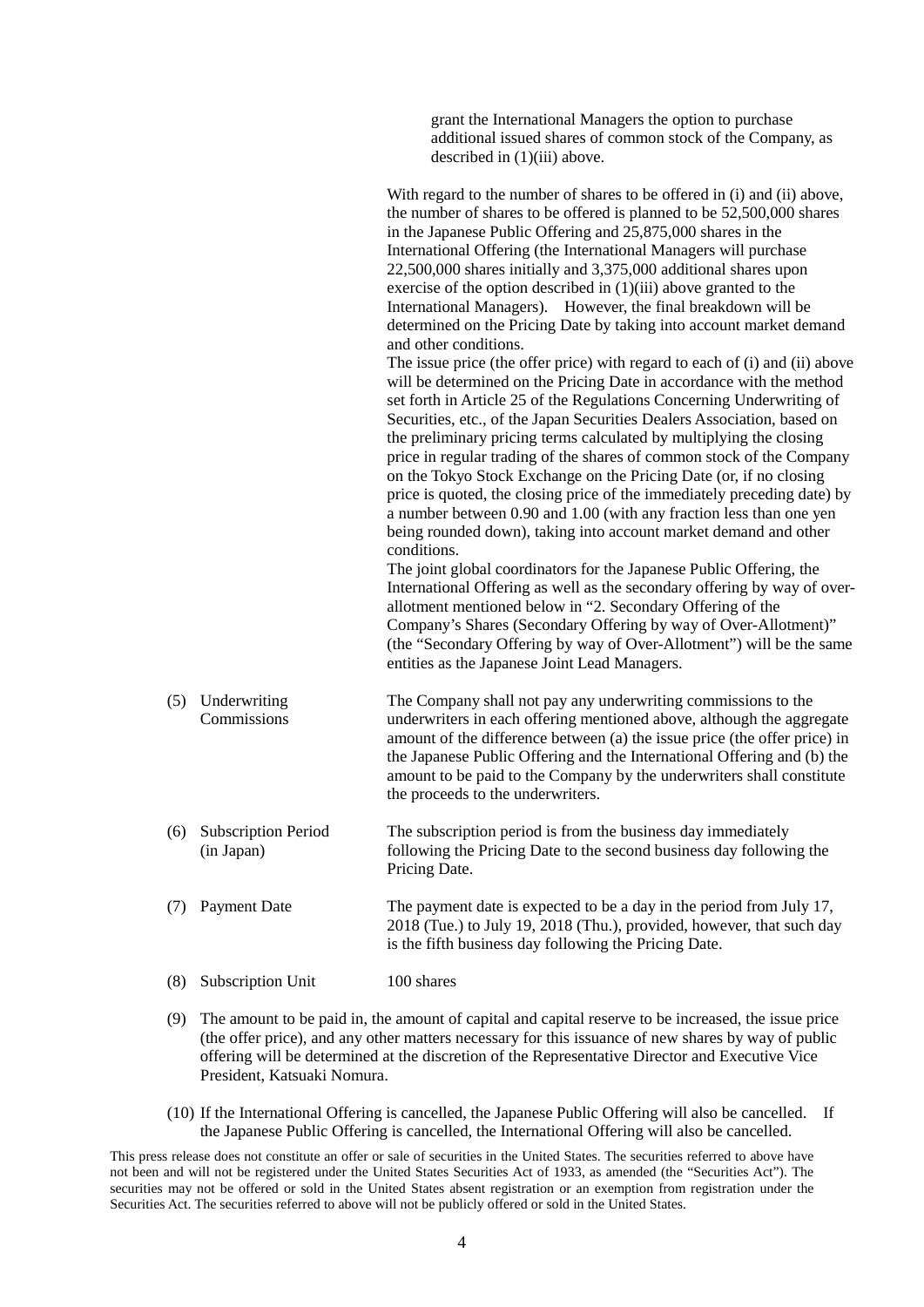| Secondary Offering of the Company's Shares (Secondary Offering by way of Over-Allotment) (See |
|-----------------------------------------------------------------------------------------------|
| " $\leq$ Reference $> 1$ ." below)                                                            |

| (1) | Class and Number of<br>Shares to be Sold | 7,875,000 shares of common stock of the Company.<br>The number of shares mentioned above is the maximum number of<br>shares to be sold. The above number may decrease, or this Secondary<br>Offering by way of Over-Allotment itself may be cancelled, depending<br>on market demand and other conditions in the Japanese Public<br>Offering. Furthermore, the number of shares to be sold will be<br>determined on the Pricing Date, taking into account market demand<br>and other conditions in the Japanese Public Offering. |
|-----|------------------------------------------|----------------------------------------------------------------------------------------------------------------------------------------------------------------------------------------------------------------------------------------------------------------------------------------------------------------------------------------------------------------------------------------------------------------------------------------------------------------------------------------------------------------------------------|
| (2) | Seller                                   | The bookrunner for the Japanese Public Offering.                                                                                                                                                                                                                                                                                                                                                                                                                                                                                 |
| (3) | <b>Selling Price</b>                     | To be determined (The selling price will be determined on the Pricing<br>Date; however, such selling price will be the same as the issue price<br>(the offer price) in the issuance of new shares by way of public<br>offering.)                                                                                                                                                                                                                                                                                                 |
| (4) | Method of Secondary<br>Offering          | Taking into account market demand and other conditions for the<br>Japanese Public Offering, the bookrunner for the Japanese Public<br>Offering will make a secondary offering of common shares in Japan up<br>to a maximum of the $7,875,000$ shares that it borrows from certain<br>shareholder(s) of the Company.                                                                                                                                                                                                              |
| (5) | <b>Subscription Period</b>               | The subscription period is the same as the subscription period in the<br>Japanese Public Offering.                                                                                                                                                                                                                                                                                                                                                                                                                               |
| (6) | <b>Delivery Date</b>                     | The delivery date is the business day immediately following the<br>payment date in the Japanese Public Offering.                                                                                                                                                                                                                                                                                                                                                                                                                 |
| (7) | Subscription Unit                        | 100 shares                                                                                                                                                                                                                                                                                                                                                                                                                                                                                                                       |

- (8) The selling price and any other matters necessary for this Secondary Offering by way of Over-Allotment will be determined at the discretion of the Representative Director and Executive Vice President, Katsuaki Nomura.
- (9) If the Japanese Public Offering is cancelled, this Secondary Offering by way of Over-Allotment will also be cancelled.
- 3. Issuance of New Shares by way of Third-Party Allotment (See "<Reference> 1." below)

| (1) | Class and Number of<br>Shares to be Offered               | 7,875,000 shares of common stock of the Company.                                                                                                                                                                                |
|-----|-----------------------------------------------------------|---------------------------------------------------------------------------------------------------------------------------------------------------------------------------------------------------------------------------------|
|     | Method of<br>Determination of the<br>Amount to be Paid In | The amount to be paid in will be determined on the Pricing Date;<br>however, such amount to be paid in will be the same as the amount to<br>be paid in with respect to the issuance of new shares by way of public<br>offering. |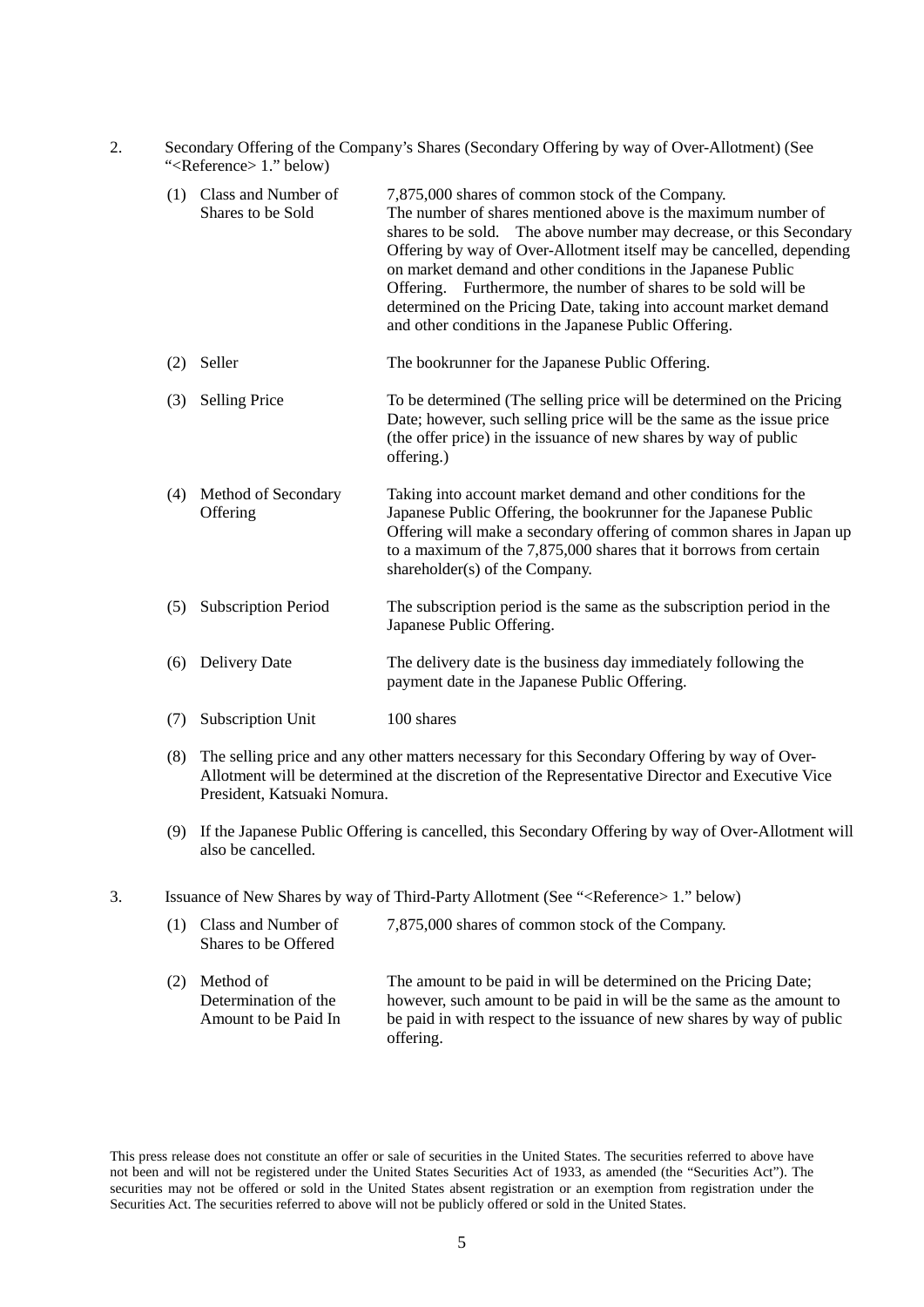| (3) | Amount of Capital and<br>Capital Reserve to be<br>Increased | The amount of capital to be increased is half of the maximum increase<br>amount of capital, as calculated in accordance with the provisions of<br>Article 14, Paragraph 1 of the Rules of Account Settlement of<br>Corporations, with any fraction less than one yen resulting from the<br>calculation being rounded up to the nearest one yen. The amount of<br>capital reserve to be increased is the amount obtainable by subtracting<br>the amount of capital to be increased from the maximum amount of<br>increase of capital. |  |
|-----|-------------------------------------------------------------|--------------------------------------------------------------------------------------------------------------------------------------------------------------------------------------------------------------------------------------------------------------------------------------------------------------------------------------------------------------------------------------------------------------------------------------------------------------------------------------------------------------------------------------|--|
| (4) | Allottee                                                    | The bookrunner for the Japanese Public Offering.                                                                                                                                                                                                                                                                                                                                                                                                                                                                                     |  |
| (5) | <b>Subscription Period</b><br>(Subscription Date)           | August 13, 2018 (Mon.)                                                                                                                                                                                                                                                                                                                                                                                                                                                                                                               |  |
| (6) | Payment Date                                                | August 14, 2018 (Tue.)                                                                                                                                                                                                                                                                                                                                                                                                                                                                                                               |  |
| (7) | Subscription Unit                                           | 100 shares                                                                                                                                                                                                                                                                                                                                                                                                                                                                                                                           |  |

- (8) Shares not subscribed for within the subscription period (subscription date) described in (5) above will not be issued.
- (9) The amount to be paid in, the amount of capital and capital reserve to be increased, and any other matters necessary for issuance of new shares by way of the third-party allotment will be determined at the discretion of the Representative Director and Executive Vice President, Katsuaki Nomura.
- (10) Issuance of new shares by way of the third-party allotment is subject to the registration taking effect under the Financial Instruments and Exchange Act.
- (11) If the Japanese Public Offering is cancelled, this issuance of new shares by way of the third-party allotment will also be cancelled.

## II. Cancellation of Treasury Shares (Class A Shares)

The Company has adopted, at a meeting of its board of directors held on June 5, 2018, a resolution for matters concerning the acquisition of treasury shares (Class A Shares) (acquisition of treasury shares under the provisions of the articles of incorporation pursuant to Article 459, Paragraph 1 of the Companies Act) under the Plan (for details, see the press release dated on June 5, 2018 entitled "Notice Regarding Establishment of a "Capital Restructuring Plan", Determination of Matters Concerning the Acquisition of Treasury Shares (Class A Shares) (Acquisition of Treasury Shares Under the Provisions of the Articles of Incorporation Pursuant to Article 459, Paragraph 1 of the Companies Act) and Shelf Registration for Issuance of New Shares under the Capital Restructuring Plan; and Notice Regarding Policy for the Acquisition of Class C Shares by Exercise of Call Options with Common Shares as Consideration"), and the Company adopted a resolution for the cancellation of treasury shares (Class A Shares) that it acquires under the aforementioned resolution, as follows.

- 1. Class of Treasury Shares to Be Cancelled
	- Class A Shares
- 2. Number of Treasury Shares to Be Cancelled

200,000 Class A Shares

3. Scheduled Cancellation Date

July 27, 2018 (Fri.)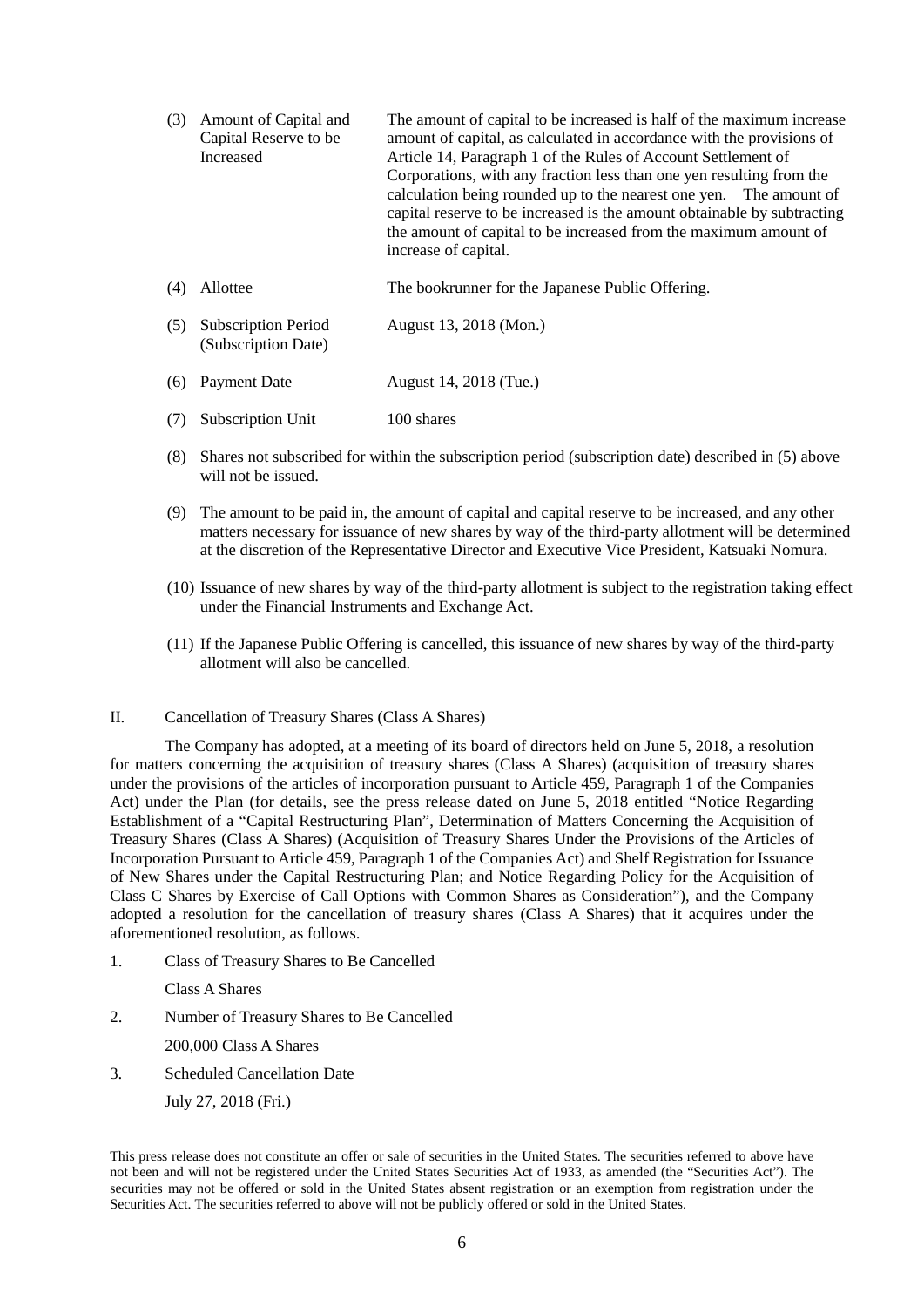- (Note) The aforementioned cancellation shall be subject to the acquisition of 200,000 Class A Shares by the Company.
- III. Partial Acquisition of Treasury Shares (Class C Shares) (Acquisition by Exercising the Call Option with Common Shares as Consideration) and Cancellation of Treasury Shares (Class C Shares)

All of the issued Class C Shares are held by ES Platform LP ("ES"), a limited partnership the beneficiaries of which are executives and employees of the Hon Hai Group.

ES had requested that the Company exercise a call option, the consideration for which is common shares, for approximately 30% of the Class C Shares currently held by ES, and deliver common shares in exchange for such Class C Shares (the "Acquisition") (see the press release dated on June 5, 2018 entitled "Notice Regarding Establishment of a "Capital Restructuring Plan", Determination of Matters Concerning the Acquisition of Treasury Shares (Class A Shares) (Acquisition of Treasury Shares Under the Provisions of the Articles of Incorporation Pursuant to Article 459, Paragraph 1 of the Companies Act) and Shelf Registration for Issuance of New Shares under the Capital Restructuring Plan; and Notice Regarding Policy for the Acquisition of Class C Shares by Exercise of Call Options with Common Shares as Consideration").

Given such request, the Company adopted a resolution for the partial Acquisition of the Class C Shares, and a resolution for the cancellation of the acquired Class C Shares, as follows.

With respect to the Company's common shares to be delivered accompanying such partial acquisition of Class C Shares, a lock-up is agreed upon between ES and the joint global coordinators as described in "<Reference> 4. Others (1) Lock-up" below; however, in the case where any grounds for exception of lock-up applies, or in the case where the ES Lockup Period has elapsed, there is no guarantee that ES will continue to hold such common shares.

- 1. Partial Acquisition of Class C Shares by Exercise of Call Options with Common Shares as Consideration
- (1) Class and Number of Shares to Be Acquired

341,000 Class C Shares (shares subject to call options with non-voting shares and common shares as consideration as well as non-listed shares) (among 1,136,363 issued Class C Shares)

(2) Class and Number of Shares to Be Delivered

34,100,000 common shares (100 common shares per Class C Share)

- (3) Date of Acquisition by Exercise of Call Options and Date of Issuance of Common Shares July 23, 2018 (Mon.)
- 2. Cancellation of Treasury Shares (Class C Shares)
- (1) Class of Treasury Shares to Be Cancelled Class C Shares
- (2) Number of Treasury Shares to Be Cancelled 341,000 Class C Shares (among 1,136,363 issued Class C Shares)
- (3) Scheduled Cancellation Date July 23, 2018 (Mon.)
- IV. Relationship with the Hon Hai Group Following the Capital Increase by way of Public Offering and Capital Increase Through Third-Party Allotment as well as Partial Acquisition of Class C Shares

In the case where the Company implements the Japanese Public Offering and the International

This press release does not constitute an offer or sale of securities in the United States. The securities referred to above have not been and will not be registered under the United States Securities Act of 1933, as amended (the "Securities Act"). The securities may not be offered or sold in the United States absent registration or an exemption from registration under the Securities Act. The securities referred to above will not be publicly offered or sold in the United States.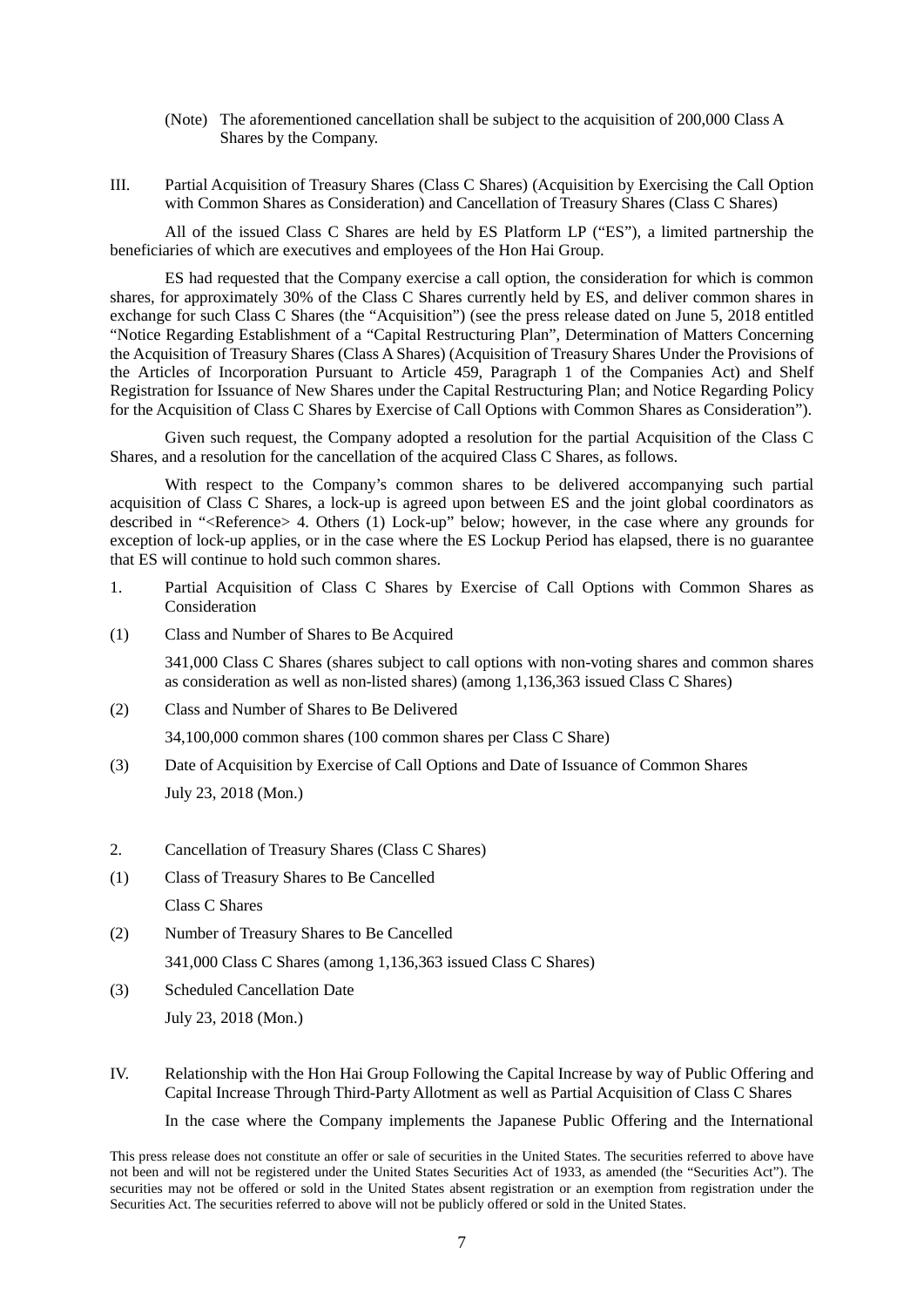Offering (collectively, the "Capital Increase by way of Public Offering") and the capital increase by way of third-party allotment as described in "I. 3. Issuance of New Shares by way of Third-Party Allotment" above (the "Capital Increase Through Third-Party Allotment"), and, as described in "III. 1. Partial Acquisition of Class C Shares by Exercise of Call Options with Common Shares as Consideration" above, exercises the call option for a portion of the Class C Shares and delivers the Company's common shares to ES in exchange for the acquisition of Class C Shares, although the Hon Hai Group's equity is expected to decrease due to dilution, the holding ratio aggregating the voting rights held by the Hon Hai Group is expected to remain a majority. Furthermore, the Company recognizes that such decrease of the Hon Hai Group's equity will not have a significant impact on the strong business relationship between the Group and the Hon Hai Group which started in 2016. The Group is considering possibilities regarding business collaboration with the Hon Hai Group, which include establishing joint venture companies in various business fields such as automobile and sensor modules. Thus, the Group will continue pursuing business synergies by leveraging the Hon Hai Group's technological capabilities, productivity, and cost competitiveness, growing and developing by maintaining close cooperation, and attempting to enhance its results.

This press release does not constitute an offer or sale of securities in the United States. The securities referred to above have not been and will not be registered under the United States Securities Act of 1933, as amended (the "Securities Act"). The securities may not be offered or sold in the United States absent registration or an exemption from registration under the Securities Act. The securities referred to above will not be publicly offered or sold in the United States.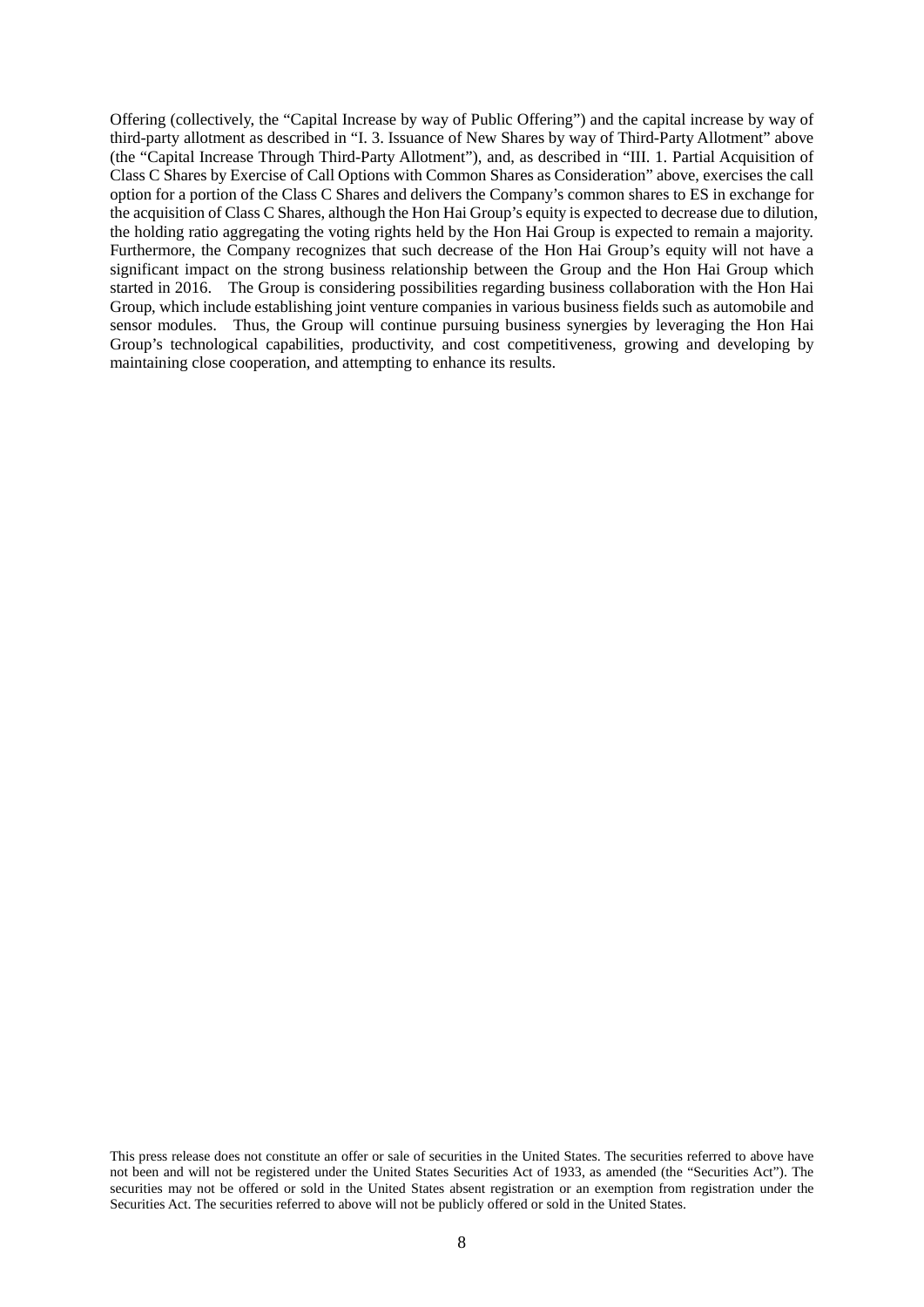#### <Reference>

1. Secondary Offering by way of Over-Allotment

The Secondary Offering by way of Over-Allotment described in "I. 2. Secondary Offering of the Company's Shares (Secondary Offering by way of Over-Allotment)" above is a secondary offering of shares of common stock of the Company in Japan to be made in conjunction with the Japanese Public Offering described in "1. Issuance of New Shares by way of Public Offering" above in an amount not to exceed 7,875,000 shares, which will be borrowed by the bookrunner for the Japanese Public Offering, from certain shareholder(s) of the Company, taking into account market demand for the offerings and other conditions. The number of shares to be sold in the Secondary Offering by way of Over-Allotment is expected to be 7,875,000 shares, which indicates the maximum number of shares to be sold, and depending on market demand and other conditions of the Japanese Public Offering, such number may decrease, or the Secondary Offering by way of Over-Allotment itself may be cancelled.

In connection with the Secondary Offering by way of Over-Allotment, the Board of Directors of the Company has resolved, at the meeting held on June 22, 2018 (Fri.), that the Company will issue 7,875,000 shares of common stock of the Company to the bookrunner for the Japanese Public Offering by way of thirdparty allotment (Capital Increase Through Third-Party Allotment), with the payment date set to be August 14, 2018 (Tue.), in order for the bookrunner for the Japanese Public Offering to obtain the number of shares necessary to return the shares borrowed by the bookrunner for the Japanese Public Offering from the certain shareholder(s) of the Company (the "Borrowed Shares").

Furthermore, the bookrunner for the Japanese Public Offering may also purchase shares of common stock of the Company on the Tokyo Stock Exchange, Inc., up to the number of shares to be sold in the Secondary Offering by way of Over-Allotment (the "Syndicate Cover Transactions"), for the purpose of returning the Borrowed Shares. Such Syndicate Cover Transactions would be made during the period beginning on the date immediately following the last day of the subscription period for the Japanese Public Offering and the Secondary Offering by way of Over-Allotment and ending on August 10, 2018 (Fri.) (the "Syndicate Cover Transaction Period"). All of the shares of common stock of the Company purchased by the bookrunner for the Japanese Public Offering through the Syndicate Cover Transactions will be used to return the Borrowed Shares. During the Syndicate Cover Transaction Period, the bookrunner for the Japanese Public Offering may elect not to conduct any Syndicate Cover Transactions or may terminate Syndicate Cover Transactions before the number of shares purchased through such transactions reaches the number of shares sold in the Secondary Offering by way of Over-Allotment.

The bookrunner for the Japanese Public Offering may conduct stabilizing transactions as it conducts the Japanese Public Offering and the Secondary Offering by way of Over-Allotment. The shares of common stock of the Company acquired through such stabilizing transactions may be used, in whole or in part, to return the Borrowed Shares.

The bookrunner for the Japanese Public Offering plans to accept the allotment under the Capital Increase Through Third-Party Allotment of an equivalent number of shares of common stock of the Company calculated by deducting (a) the number of shares purchased through stabilization transactions and Syndicate Cover Transactions that are to be used to return the Borrowed Shares from (b) the number of shares to be sold in the Secondary Offering by way of Over-Allotment (the "Planned Number of Shares"). Accordingly, all or a part of the shares to be issued under the Capital Increase Through Third-Party Allotment may not be subscribed for, which may result in a decrease in the maximum number of shares planned to be issued under the Capital Increase Through Third-Party Allotment, or in the cancellation of the entire issuance due to forfeiture of the right to subscribe.

In the event that the bookrunner for the Japanese Public Offering accepts the allotment under the Capital Increase Through Third-Party Allotment, it will use the funds obtained through the Secondary Offering by way of Over-Allotment as payment to acquire the Planned Number of Shares.

With respect to the transactions mentioned above, the bookrunner for the Japanese Public Offering will conduct these transactions in consultation with the other Japanese Joint Lead Managers.

This press release does not constitute an offer or sale of securities in the United States. The securities referred to above have not been and will not be registered under the United States Securities Act of 1933, as amended (the "Securities Act"). The securities may not be offered or sold in the United States absent registration or an exemption from registration under the Securities Act. The securities referred to above will not be publicly offered or sold in the United States.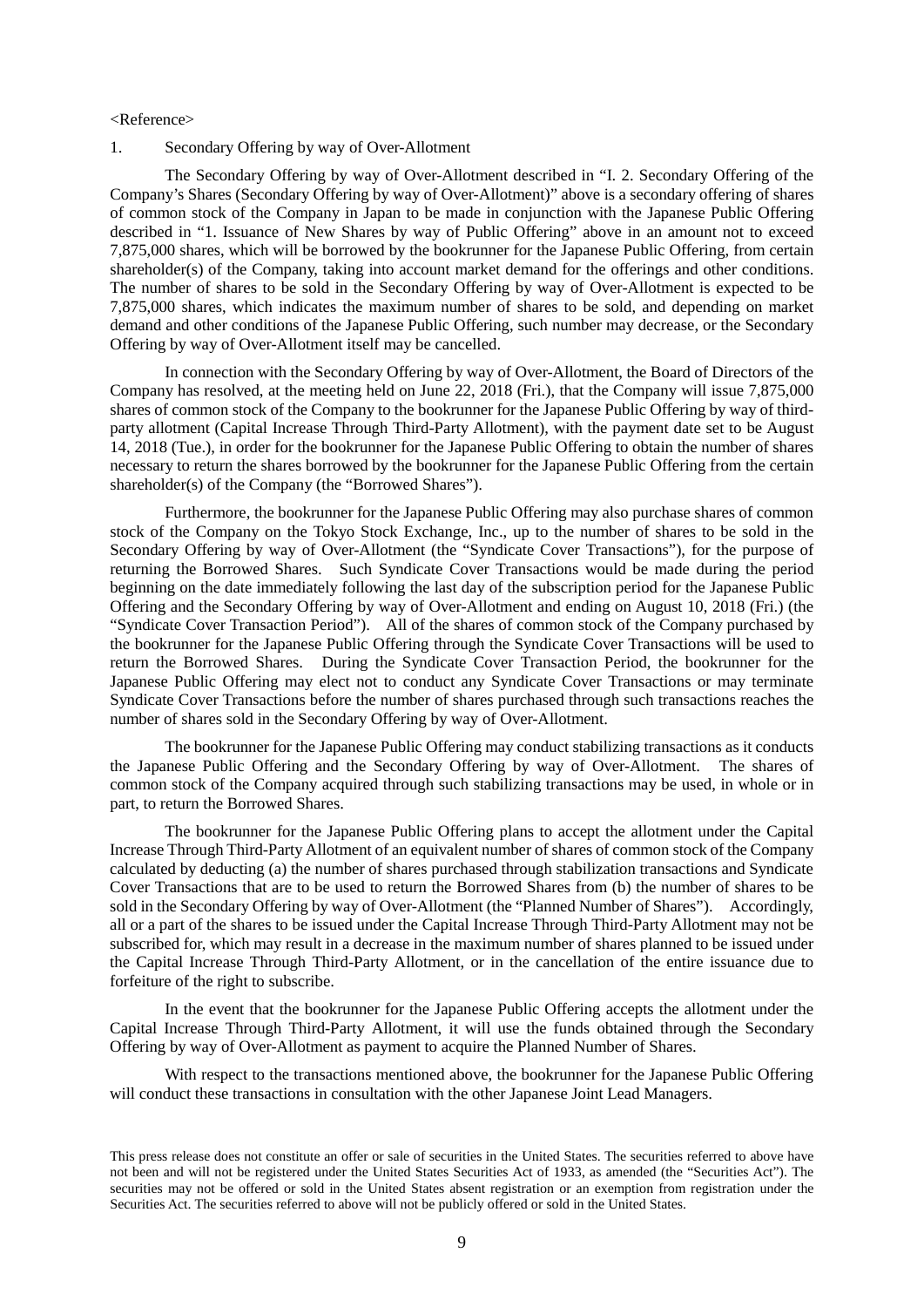2. Change in the Total Number of Issued Shares as a Result of the Capital Increase by way of Public Offering and the Capital Increase Through Third-Party Allotment, Acquisition and Cancellation of Treasury Shares (Class A Shares), and Acquisition and Cancellation of Treasury Shares (Class C Shares)

| Common Shares<br>Class A Shares<br>Class C Shares | 498,316,558 shares<br>$200,000$ shares | (As of May 31, 2018) |
|---------------------------------------------------|----------------------------------------|----------------------|
| <b>Common Shares</b>                              | 78,375,000 shares                      | (Note 1)             |
| Common Shares                                     | 610,791,558 shares                     | (Note 1, 3 and 4)    |
| Class A Shares                                    | 0 shares                               | (Note 2)             |
| Class C Shares                                    | 795,363 shares                         | (Note 3)             |
| Common Shares                                     | 7,875,000 shares                       | (Note 5)             |
| <b>Common Shares</b>                              | 617,666,558 shares                     | (Note 3, 4 and 5)    |
| Class A Shares                                    | 0 shares                               | (Note 2)             |
| Class C Shares                                    | 795,363 shares                         | (Note 3)             |
|                                                   |                                        | 1,136,363 shares     |

- (Note 1) These figures are based on the assumption that the International Managers exercise the option in full set forth in (1)(iii) of "I. 1. Issuance of New Shares by way of Public Offering" above.
- (Note 2) In the case where the payment for the Capital Increase by way of Public Offering has completed, the Company plans to acquire all Class A Shares by way of acquisition of Treasury Shares pursuant to the Companies Act on the day that is two business days after the payment date of the Capital Increase by way of Public Offering (or the date which is agreed upon in writing between the Company and Mizuho Bank, Ltd. and MUFG Bank, Ltd. who hold the Class A Shares (collectively, the "Class A Shareholders"), and to cancel such Class A Shares on July 27, 2018, as described in "II. Cancellation of Treasury Shares (Class A Shares)" above.
- (Note 3) The Company plans, as described in "III. Partial Acquisition of Treasury Shares (Class C Shares) (Acquisition by Exercising the Call Option with Common Shares as Consideration) and Cancellation of Treasury Shares (Class C Shares)" above, to acquire 341,000 Class C Shares from among all Class C Shares by exercise of call options with common shares as consideration, and deliver 34,100,000 common shares, on July 23, 2018. The Company plans to cancel the Class C Shares so acquired on the same date.
- (Note 4) These figures include 34,100,000 common shares based on the assumption that all of 34,100,000 common shares to be delivered on July 23, 2018 as the consideration for the Acquisition are newly issued.
- (Note 5) These figures are based on the assumption that the number of shares to be offered set forth in (1) of "I. 3. Issuance of New Shares by way of Third-Party Allotment" are all subscribed for by the bookrunner for the Japanese Public Offering and issued.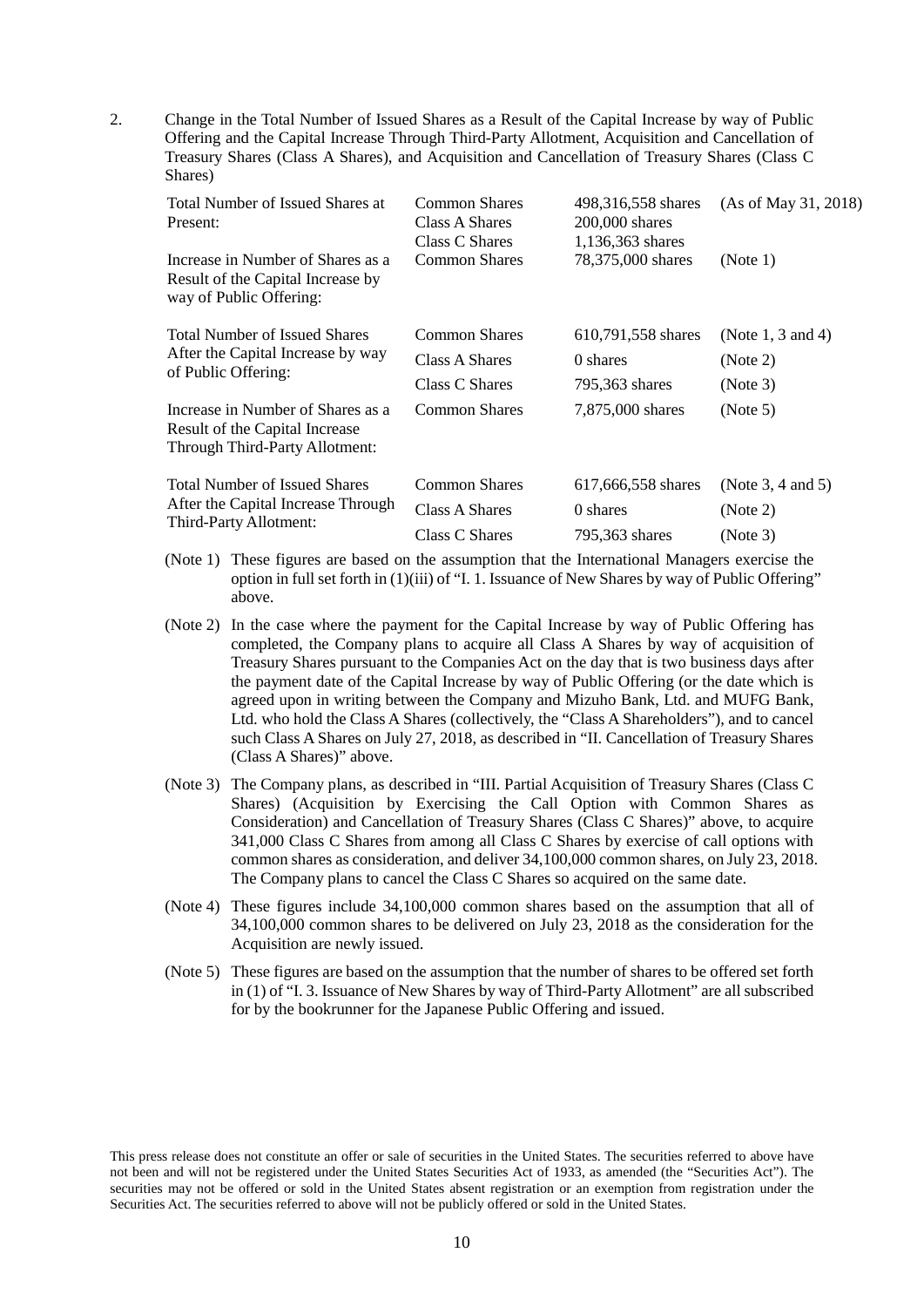#### 3. Use of Proceeds

(1) Use of Proceeds from Current Fund Raising

With respect to the proceeds from the Capital Increase by way of Public Offering and the Capital Increase Through Third-Party Allotment estimated to be an amount up to 216,249,512,500 yen, 185,016,700,000 yen is planned to be appropriated as the funds for the acquisition of the Class A Shares two business days from the payment date of the Capital Increase by way of Public Offering, 30,000,000,000 yen is planned to be appropriated as funds for research and development towards the establishment of the 8K Ecosystem and expansion of the AIoT Business (Note), by the end of March 2020, and if there are any remaining funds, such remaining funds are planned to be appropriated as the funds for the redemption of the 23rd series of unsecured bonds, for which the redemption is scheduled to be March 19, 2019 (total issue amount: 10 billion yen) and the 26th series of unsecured bonds, for which the redemption is scheduled to be September 13, 2019 (total issue amount: 30 billion yen). Any shortfall in funds will be appropriated from the funds on hand.

With respect to the details of the acquisition and cancellation of the Class A Shares, see "II. Cancellation of Treasury Shares (Class A Shares)" above.

(Note) The "establishment of the 8K Ecosystem" intends to utilize ultrahigh-definition 8K video in various fields. Furthermore, the "expansion of the AIoT Business" intends to deliver "People-Oriented IoT" through AIoT devices (devices related to AI (artificial intelligence) and the IoT (internet of things)) which are new partners that sense changes in people and the environment, think, connect with various services via the Internet, and suggest the optimum solution. In order to realize such "establishment of the 8K Ecosystem" and the "expansion of the AIoT Business", through four segments, "Smart Homes", "Smart Business Solutions", "IoT Electronics Devices", and "Advance Display Systems", cross functioning, and by establishing an "8K Ecosystem Business Strategy Office" and an "AIoT Business Strategy Office", the Company has established a business growth system, "One SHARP".

### (2) Impact on the Company's Performance

The Company believes that the implementation of the Plan, including the issuance of the Company's common shares will enable the Company to strengthen its financial foundation, establish a system whereby disciplined growth investment is possible, establish a foundation to implement flexible shareholder returns, and lead to medium- to long-term earnings growth of the Group, and eventually improve the share value of the Company's common shares.

This press release does not constitute an offer or sale of securities in the United States. The securities referred to above have not been and will not be registered under the United States Securities Act of 1933, as amended (the "Securities Act"). The securities may not be offered or sold in the United States absent registration or an exemption from registration under the Securities Act. The securities referred to above will not be publicly offered or sold in the United States.